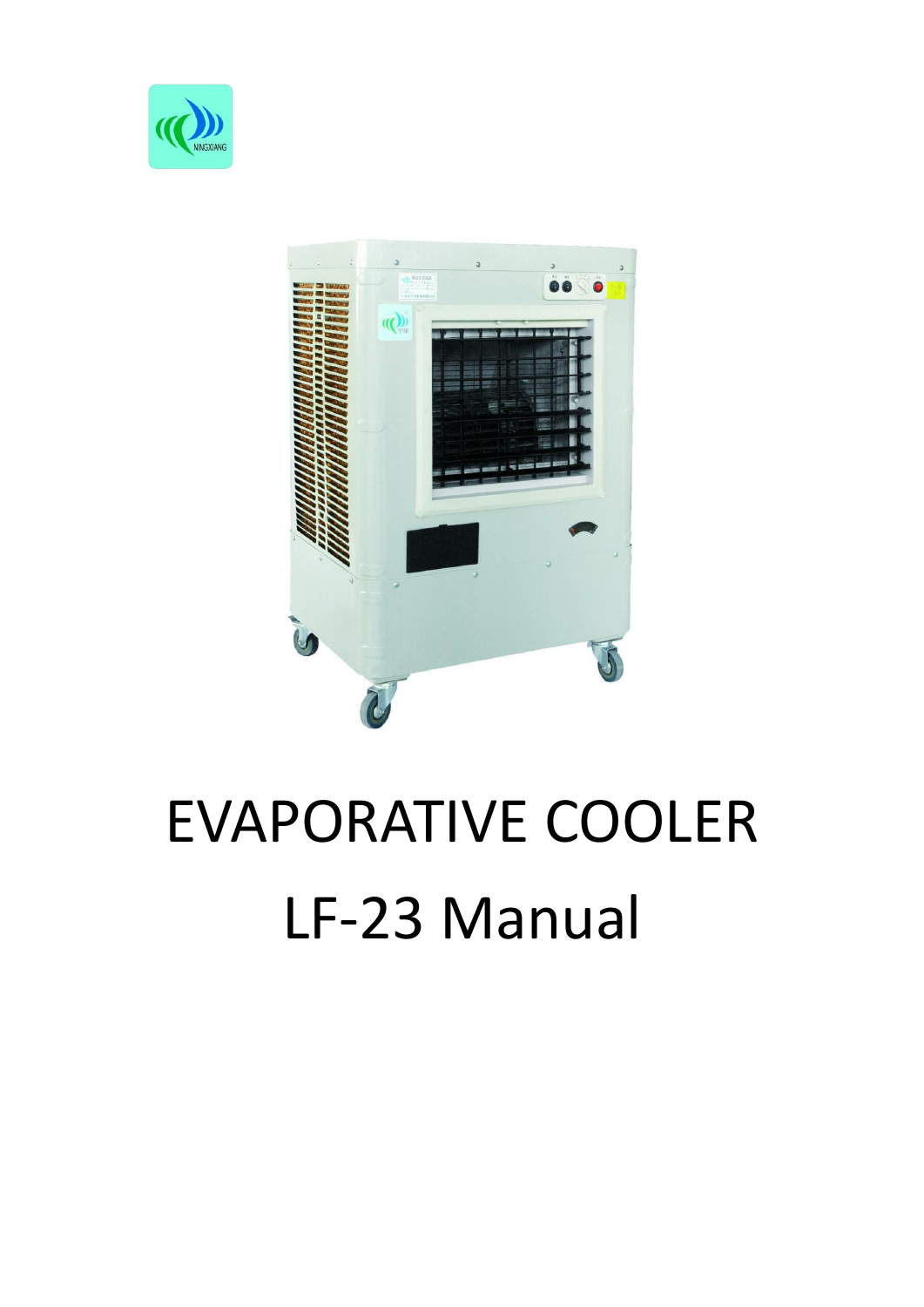

### **Specifications:**

- 1. Two adjustable air-speed modes.
- 2. Manual air-direction control by moving the sheets.
- 3. Cool & Clean: When the button "Cool" is turned on, the pump in the water tank will draw up the water to the top of the machine. Then the water flows down along the filter paper. The air can be cooled by the evaporation of the water while throwing the paper. Meanwhile, the filter paper can absorb the dust in the air.
- 4. Three faces of filter paper, high power but low noise engine, make the air cooler more efficient.
- 5. High quality universal trundles with brake, easier to be moved or fixed.
- 6. Environmental plastic power paint on the surface, anti-ultraviolet.
- 7. Protective screening at the air outlet.

|                               | <b>Information</b><br><b>Technical</b> |                          |                       |
|-------------------------------|----------------------------------------|--------------------------|-----------------------|
| Item Model                    | $LF-23$                                | Amperage                 | 2.3A                  |
| Maximum Cubic Feet per Minute | 1353 CFM                               | <b>Noise</b>             | $≤$ 60DB              |
| Rated Volt                    | 115V                                   | <b>Water Consumption</b> | 0.8-1 Gallons/h       |
| Rated Frequency               | 60HZ                                   | Coverage Area            | 269 sq. ft.           |
| <b>Output Power</b>           | 230W                                   | N.W.                     | 73 lbs                |
| Pump Power                    | 12W                                    | <b>Product Dimension</b> | 24 x 20.5 x 37 inches |

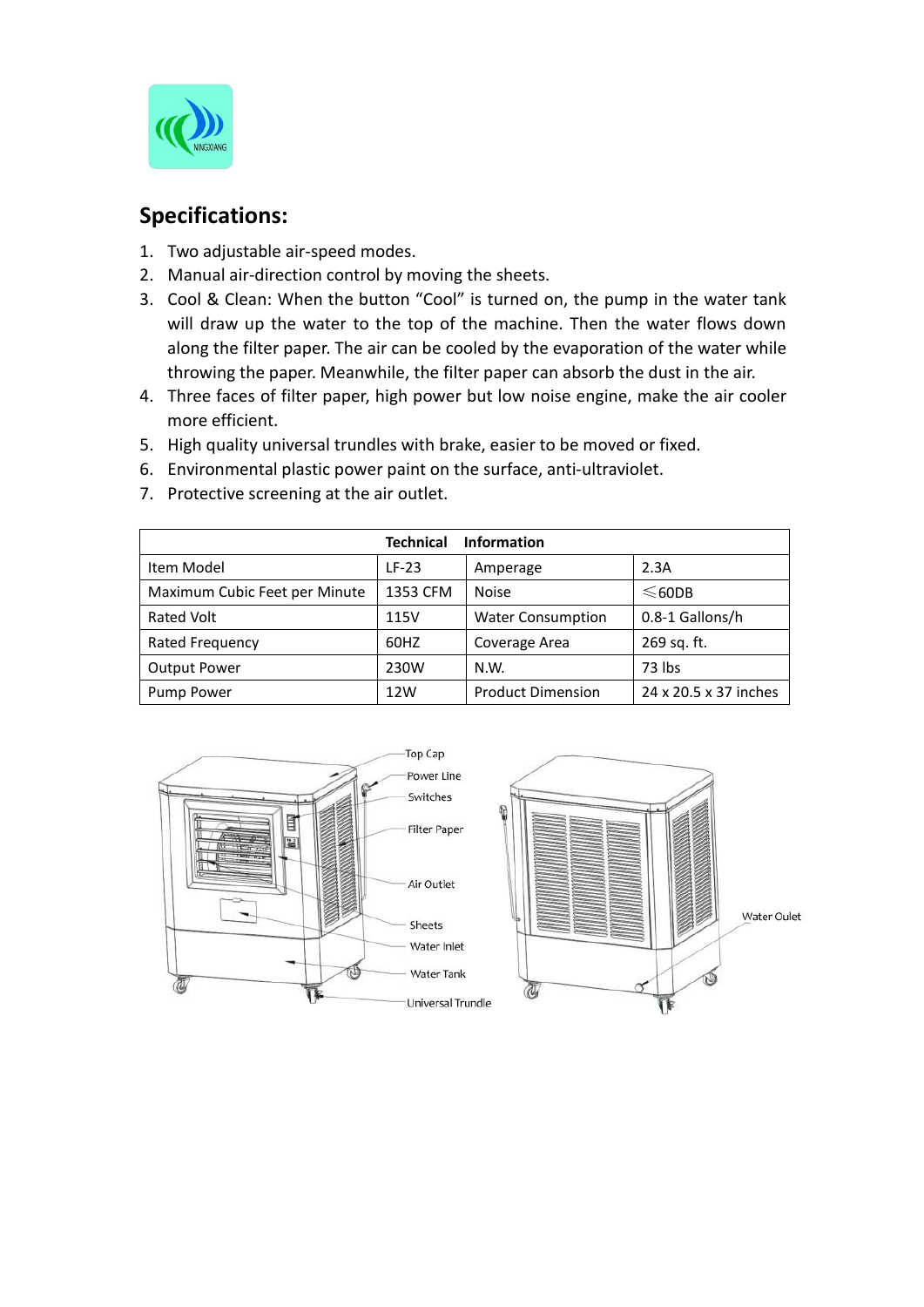

# Warning! /

Prohibit refrigerate without<br>water.Please insure cut off the power before washing or adding water

# **Getting started**

#### **Contents:**

Evaporative Cooler (1)

#### **Inspection:**

After unpacking your evaporative cooler, carefully inspect for any damage that may have occurred during transit. Inspect for loose, missing or damaged.

#### **Key operational points:**

1. Your cooler must be positioned in front of an open window or door ifit is to operate effectively.

2. Always ensure that there is another open window or door through which the air can exhaust from the room.

# **Cooler Operation:**

- 
- 1. Check the products whether you have all the fittings or not.<br>2. Open the cap of water inlet then add clean water into the tank. Please notice: 1). Make sure that the water outlet is closed.
	- 2). Water level should be lower than the height of the water tank.
- 4. Turn on the "Power" button and the fan begins to work.
- 5. Turn on the "Cool" button and the pump begins to work.
- 6. Turn off the "Power" button to let the air cooler standby.